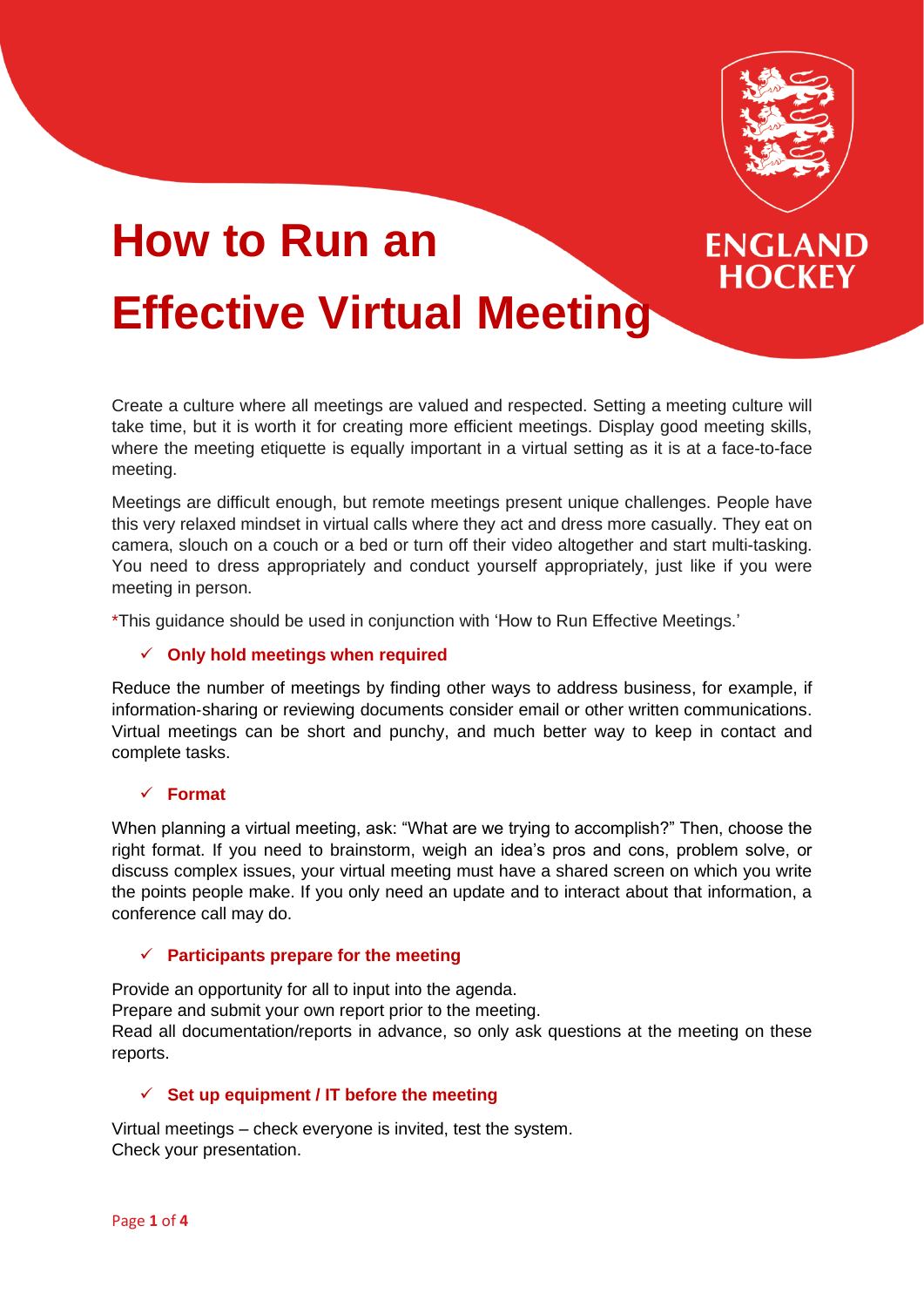# ✓ **Agenda**

Circulated at least a week in advance.

Keep the meeting objectives task and action focussed.

To solve a problem - start with a brainstorming session first to stimulate creativity; write ideas somewhere visible in the room and do not censor input. Once everybody has had a chance to express their point of view, you can decide which ideas work best.

Consider including 'set' items for each meeting agenda.

Review of actions from previous meetings.

Any other business (AOB).

# ✓ **'Log in' or Call in' by time**

This should be at least five minutes before the meeting starts, to avoid late attendees. Some common reasons are they cannot find the email with the log-in information, they have a computer glitch, they get distracted by something else and lose track of the time, or they just habitually wait until the last minute to dial in. Start on time, otherwise, you train people to come late. Even better, block latecomers. True, some agenda items may suffer without the "right" people there. But you only have to do this once or twice before everyone gets the message you are serious about starting on time. In the future, they will make sure they do. And by the way, also end on time.

# ✓ **Unusual start and end times**

Occasionally people may experience back-to-back virtual meetings which tend to start and finish on the hour or half hour. Think about starting or ending your meeting at quarter to or past the hour, to allow time for a comfortable break and making a drink before the meeting.

# ✓ **Create meeting ground rules**

Set guidelines around how people should participate in the meeting. For example, raise a real hand or virtual hand to speak and when they can use the chat box.

# ✓ **Mute your microphone**

Ask people in advance to mute themselves. Unless you are talking, stay muted because background noise can interrupt the speaker.

# ✓ **Webcams on**

Create a Webcams On policy as it creates accountability and improves a feeling of connection. People stay focused and do not multitask. Seeing people pay attention to what you say, nod in agreement or even roll their eyes communicates so much more than audio-only silence. It creates the welcome sense of a live conference room.

# ✓ **No Multitasking**

In virtual meetings it is too easy for people to do other things which may mean they are not paying attention. Put away your phone and turn off notifications on your computer before your eyes and attention wander. Banish multitasking ahead of time by getting everyone's agreement in exchange for the benefit that the meeting will more focused and take less time.



Page **2** of **4**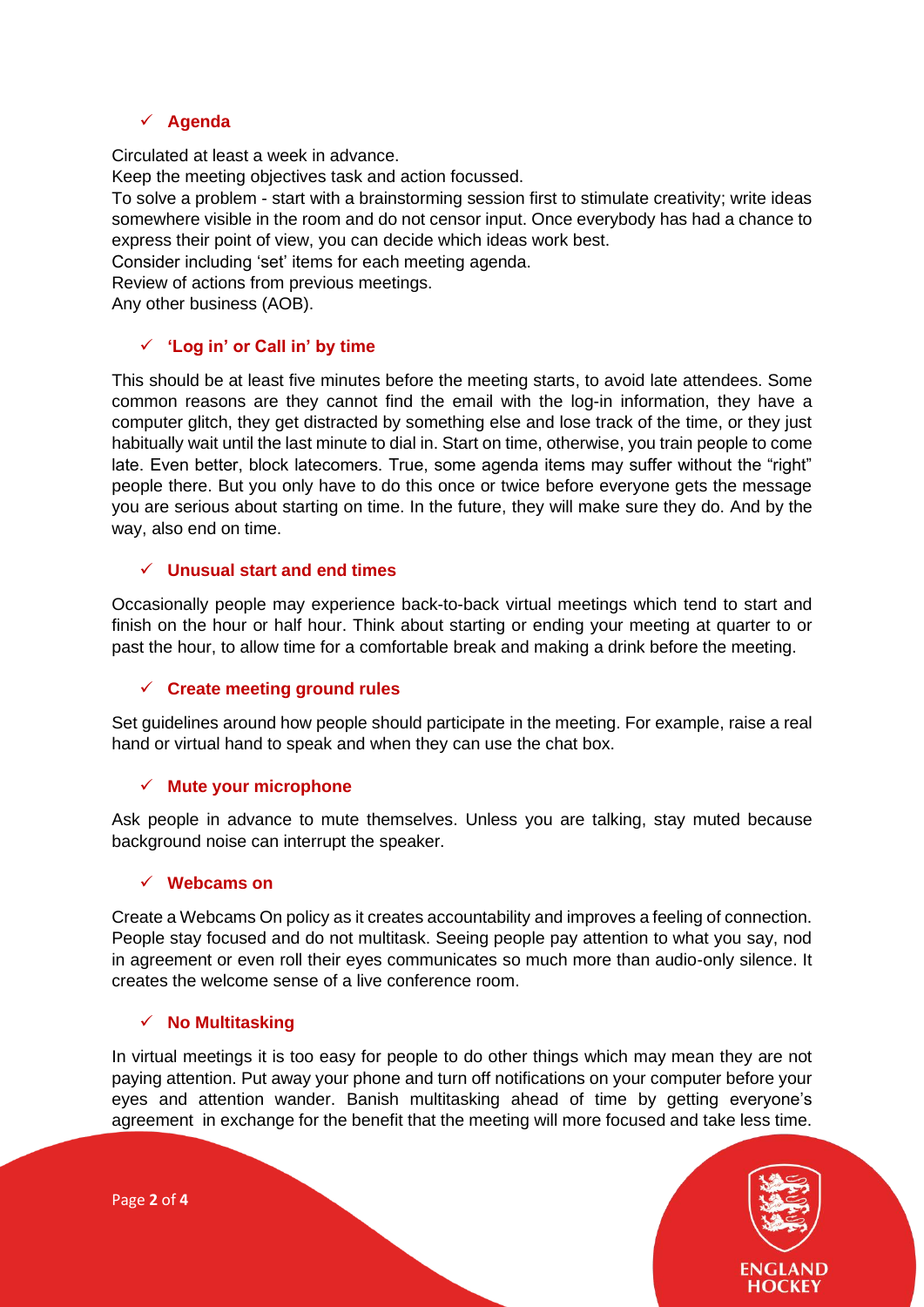#### ✓ **Be aware of what you look like when you are not talking**

When we are not actively engaged, our face can appear bored or more typically disengaged. To avoid this, glance at yourself on screen occasionally while others talk and adjust your expression if necessary.

#### ✓ **Do not do all the talking**

Ask questions to draw people out. In groups, call on reserved attendees to give their opinions.

## ✓ **Pause after speaking**

Online audio lags. When we stop talking but do not get a response right away, we often rush to fill the silence. But in web calls, when people speak at the same time, it mashes the audio and creates confusion. When you say something, leave a slight pause at the end. If you are someone who tends to give verbal affirmations, like "Yes" or "Cool," consider giving visual cues such as nodding or smiling.

#### ✓ **Speaking order**

In virtual meetings people tend to be too polite and say nothing or talk over each other which makes them less likely to try again. All meetings should have a speaking order which could be included on the agenda. In virtual meetings you could use the circular order (going around the room) gives everyone airtime. For even more accountability, establish a random order, in which you as organiser call on everyone in no particular pattern. For a voluntary speaking order use the Chat function in the meeting software. People just type in their name and you have a visual order that everyone can see. It is highly efficient.

#### ✓ **Provide clean sound**

Use earbuds to avoid feedback and consider using a microphone if your room creates echoes.

# ✓ **Ensure your lighting is as natural as possible**

Face a window or illuminate yourself with a desktop lamp or simple webcam lights. Do not aim the light at your face, aim them at the nearest wall or the ceiling to produce a soft light that spreads out over a wider area.

#### ✓ **Adjust your camera**

Good eye-contact is another tactic for encouraging virtual meeting engagement. Often, we put the laptop on the desk at arm level and then tilt the camera up to an unnatural angle. Put the laptop on a stand, even if you must improvise. The webcam should be at eye level, so you look straight into the camera.

#### ✓ **Manage your background**

Your setting contributes to the tone and focus of meetings. Adjust your camera so it reveals as little background as possible or use a narrow-angle webcam. Simplify your background to eliminate distractions.



Page **3** of **4**